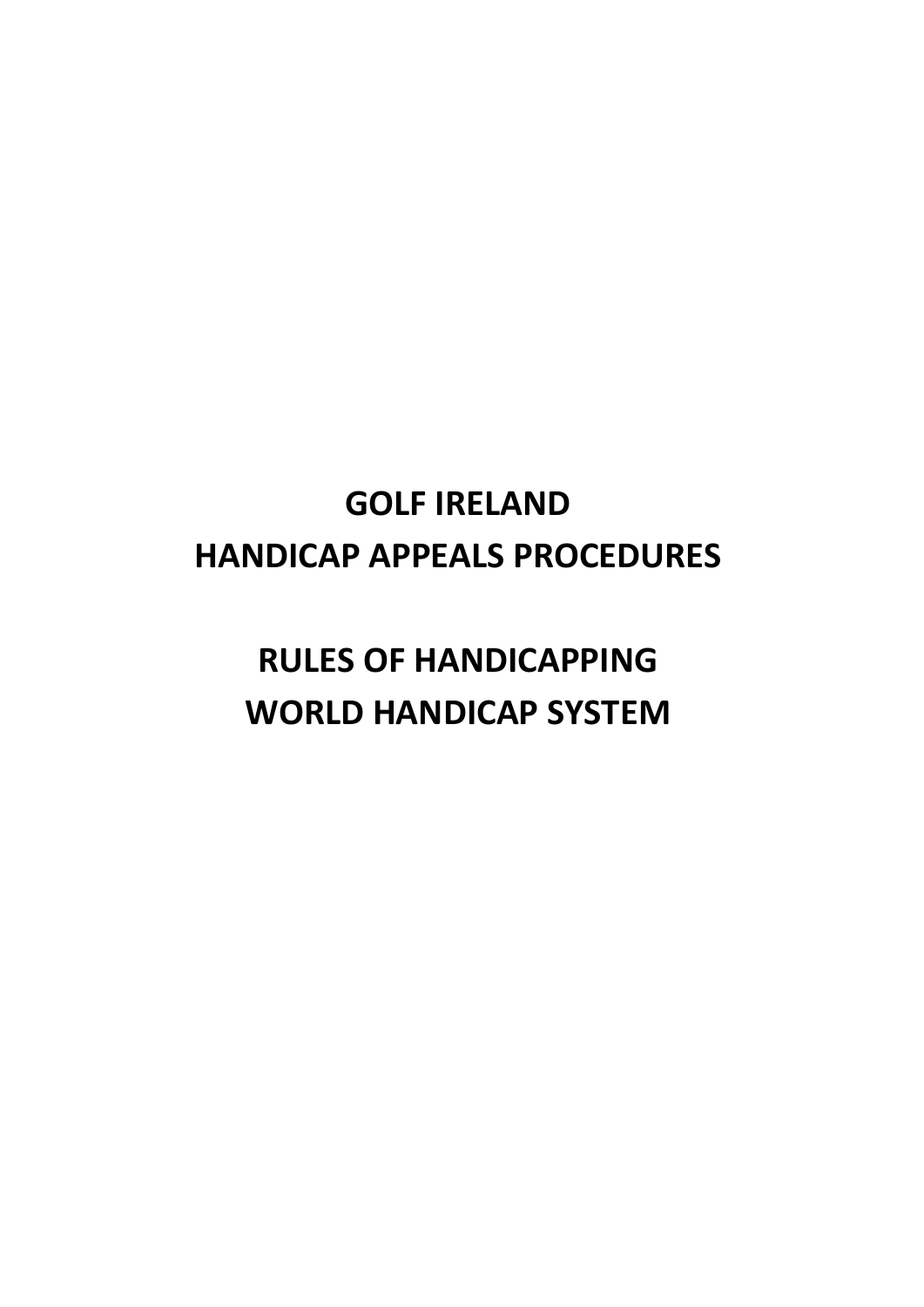

### **TABLE OF CONTENTS**

- **1. HANDICAP ADJUSTMENTS/FREEZING BY HOME CLUB**
	- **1.1 APPEAL PROCEDURE AT HOME CLUB**
	- **1.2 APPEAL PROCEDURE AT REGIONAL AUTHORITY LEVEL**
- **2. WITHDRAWAL OF A HANDICAP INDEX RULE 7.1C**
	- **2.1 WITHDRAWAL OF HANDICAP INDEX PROCEDURE – HOME CLUB**
	- **2.2 WITHDRAWAL OF HANDICAP INDEX – APPEAL TO THE REGIONAL AUTHORITY**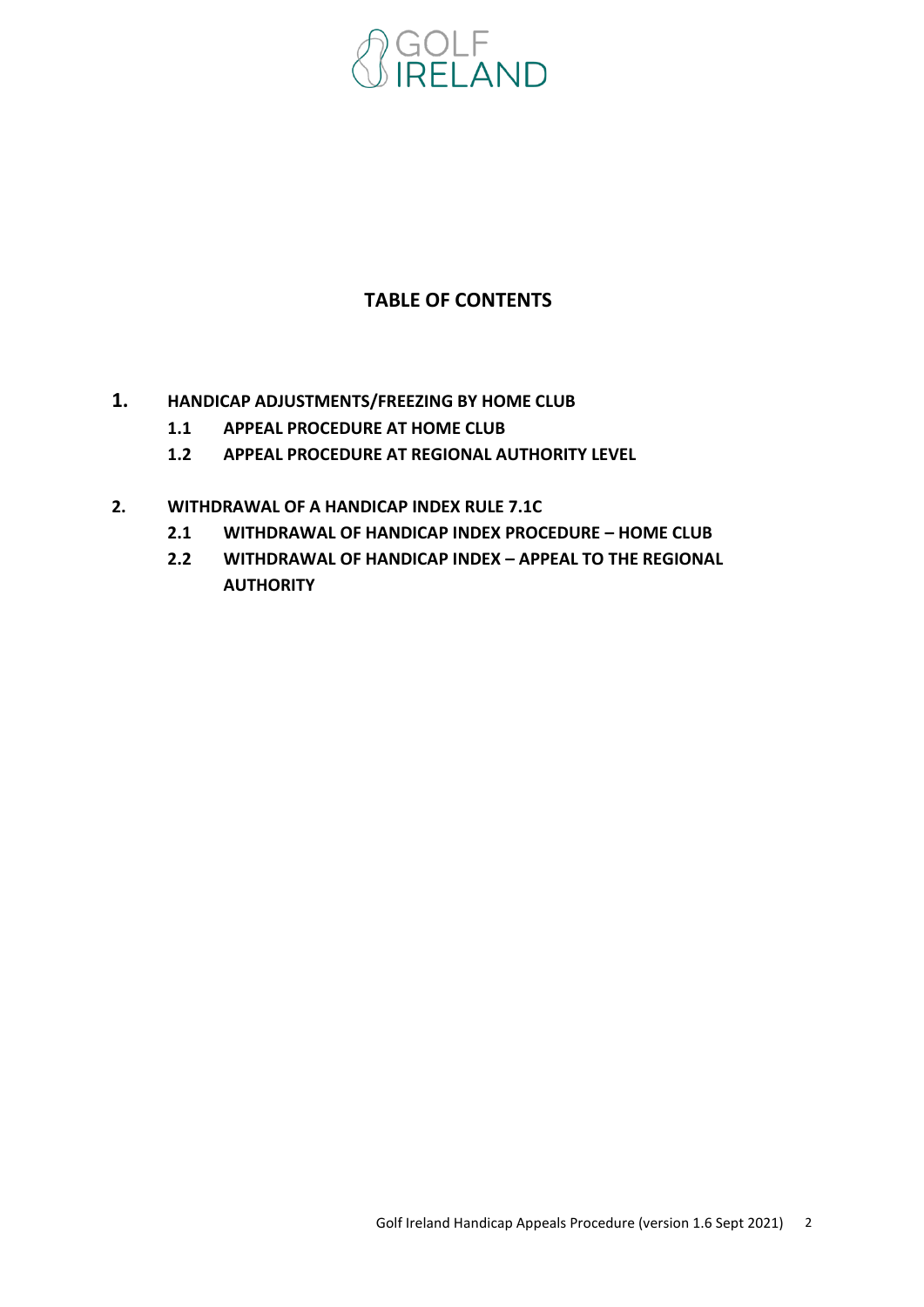# **GOLF<br>IRELAND**

#### **1. HANDICAP ADJUSTMENTS/FREEZING BY HOME CLUB**

Where the Handicap Index of a member of an Affiliated Club (hereinafter referred to as "player") has been adjusted/frozen under Rule 7 of the Rules of Handicapping (World Handicap System), the player may appeal the decision. Prior to the initiation of any procedure, the parties should familiarise themselves with Rule 7 of the Rules of Handicapping.

- a) Golf Ireland recommends the following procedure be made available to a player dissatisfied with the determination made by the Club towards him/her in accordance with Rule 7 of the Rules of Handicapping.
- b) It is recommended that the appeals committees adhere to the gender balance as set out by Golf Ireland of a minimum gender representation of 30% male, 30% female and 40% either male/female.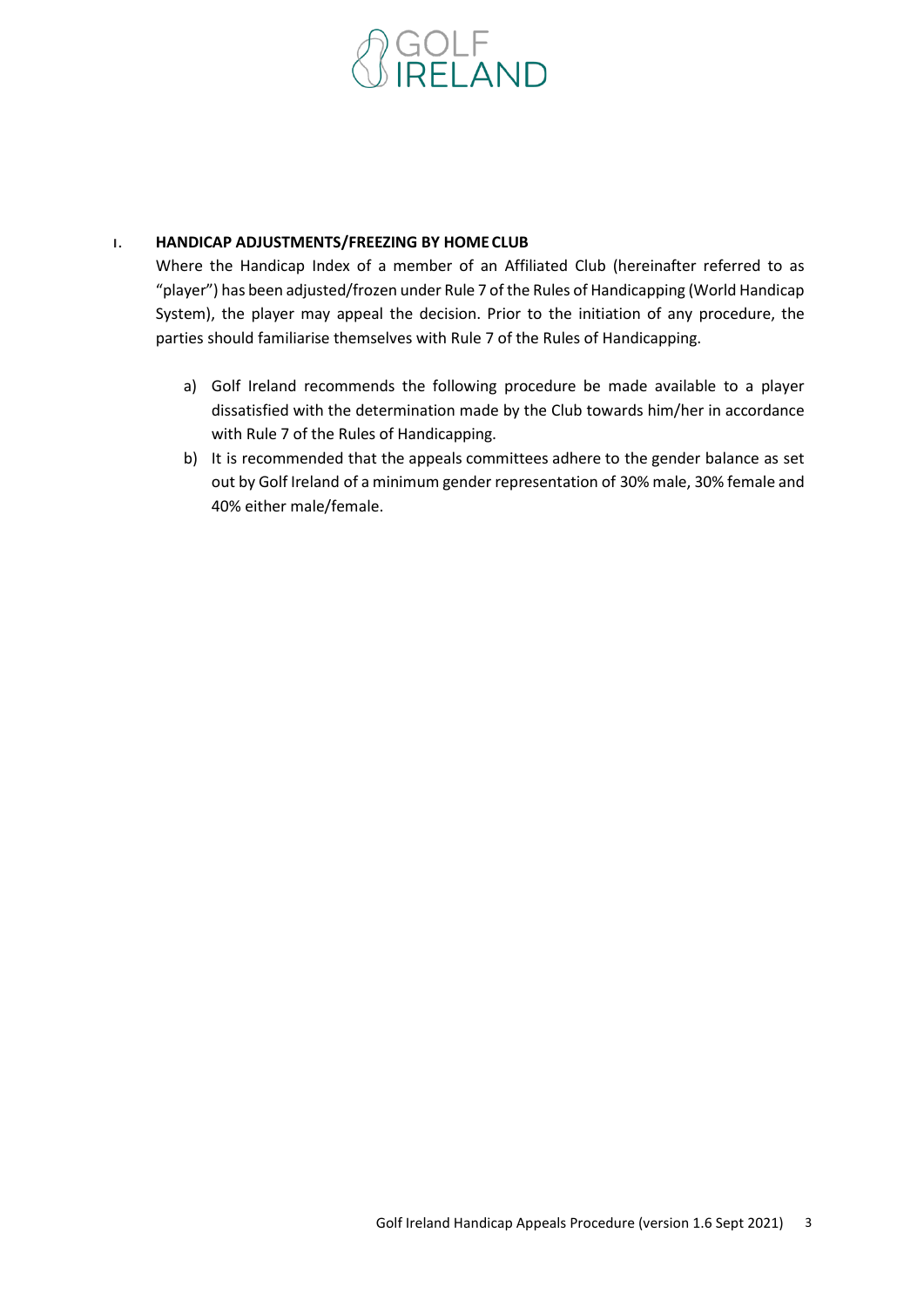# <sub>aulf</sub><br>Ireland

#### **1.1 APPEAL PROCEDURE AT HOME CLUB**

- a) If the player is dissatisfied with any Handicap Index adjustment/freeze made by their Handicap Committee, the player should, within 14 days, notify their Handicap Committee and request the rationale for the adjustment/freeze.
- b) The said Handicap Committee should provide all relevant information to the player and, if appropriate, uphold, amend or rescind their initial decision.
- c) If this does not resolve the matter the player may lodge their appeal in writing within 14 days from the Handicap Committee's decision, setting out the grounds of their appeal to the Honorary Secretary of the Home Club.
- d) On receipt of a written appeal, the Home Club Committee shall appoint an Appeal Committee of at least three in number, subject to 1(b), who can be fairly said to have no conflict of interest in thematter. The Appeal Committee must have primary regard at all times for the Rules of Handicapping.
- e) The Appeal Committee shall, in as timely a manner as possible, adjudicate upon the matter taking into consideration the written evidence from the appellant and from the Handicap Committee, and shall seek such further evidence, written or oral,as it thinks fit.
- f) Any Handicap Index adjustment/freeze made by the Home Club will stand pending the outcome of the appeal.
- $g$  The Appeal Committee may uphold, amend or rescind the decision of the Handicap Committee having due regard to the Rules of Handicapping.
- h) The Appeal Committee shall communicate its decision to the appellant forthwith.
- i) Approved minutes of all oral evidence and meetings must be recorded and retained by the Home Club.
- $j$  Any player who, having appealed against a Handicap Index adjustment/freeze made by the Home Club in accordance with Rule 7 of the Rules of Handicapping and having had such appeal heard wishes to further appeal the decision, must lodge their appeal in writing, setting out the grounds of the appeal, with the Regional Authority, within 14 days of receiving notification of their Club Committee decision (see 1.2 below for Appeal Procedure at Regional Level).
- k) Any appellant who remains dissatisfied at the completion of this procedure may, within 14 days from receipt of such decision, appeal exclusively by referral to Sports Dispute Solutions Ireland (SDSI) for final and binding arbitration in accordance with the Sports Dispute Solutions Ireland (SDSI) Arbitration Rules.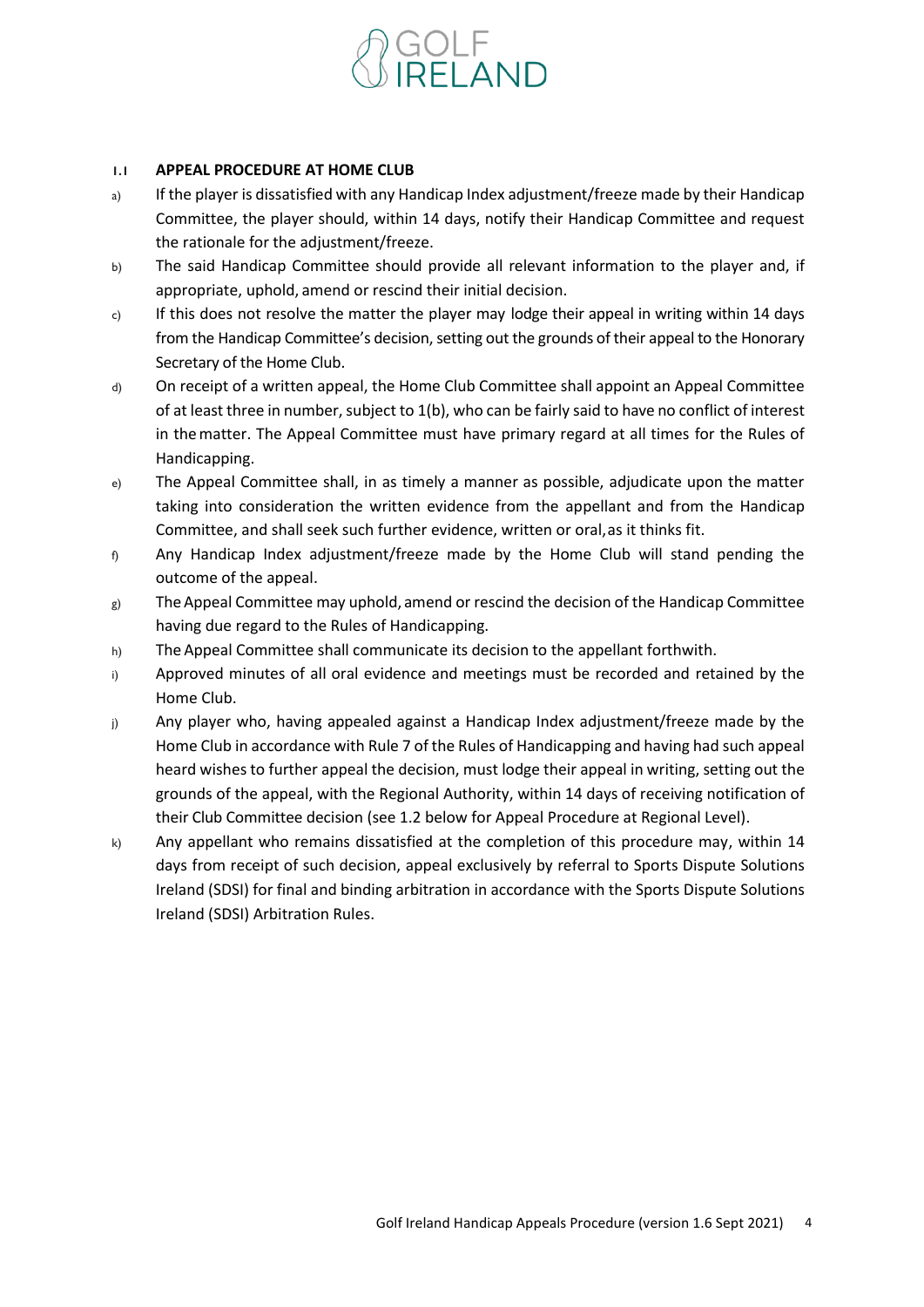

#### **1.2 APPEAL PROCEDURE AT REGIONALAUTHORITY LEVEL**

- a) On receipt of a written appeal the Regional Authority will request a report in writing on the matter from the player's Handicap Committee and the Honorary Secretary of the Home Club.
- b) The Regional Authority shall appoint an Appeal Committee of at least three, subject to 1(b) who can be fairly said to have no conflict of interest in the matter. The Appeal Committee must include a nominee (excluding anyone from the same Region as the appellant) from the National Handicapping Sub Committee of Golf Ireland**,** who shall chair the meeting and have the casting vote.
- c) Any Handicap Index adjustment/freeze made by the Home Club as per the determination of the Club'sAppealCommittee shall stand pending the outcome of the second appeal.
- d) The Appeal Committee shall, in as timely a manner as possible, adjudicate upon the matter taking into consideration the written evidence from the appellant, the player's Handicap Committee and Club Committee, and shall seek such further evidence, written or oral, as it thinks fit.
- e) The Appeal Committee may uphold, amend or rescind the decision of the Club having due regard to the Rules of Handicapping.
- $f<sub>0</sub>$  Once the Appeals Committee has made its decision it shall be communicated to the appellant and the Home Club forthwith.
- $g$ ) Approved minutes of oral evidence and all meetings must be recorded and retained by Golf Ireland at national level.
- h) Any appellant who remains dissatisfied at the completion of this procedure may, within 14 days from receipt of such decision, appeal exclusively by referral to Sports Dispute Solutions Ireland (SDSI) for final and binding arbitration in accordance with the Sports Dispute Solutions Ireland (SDSI) Arbitration Rules.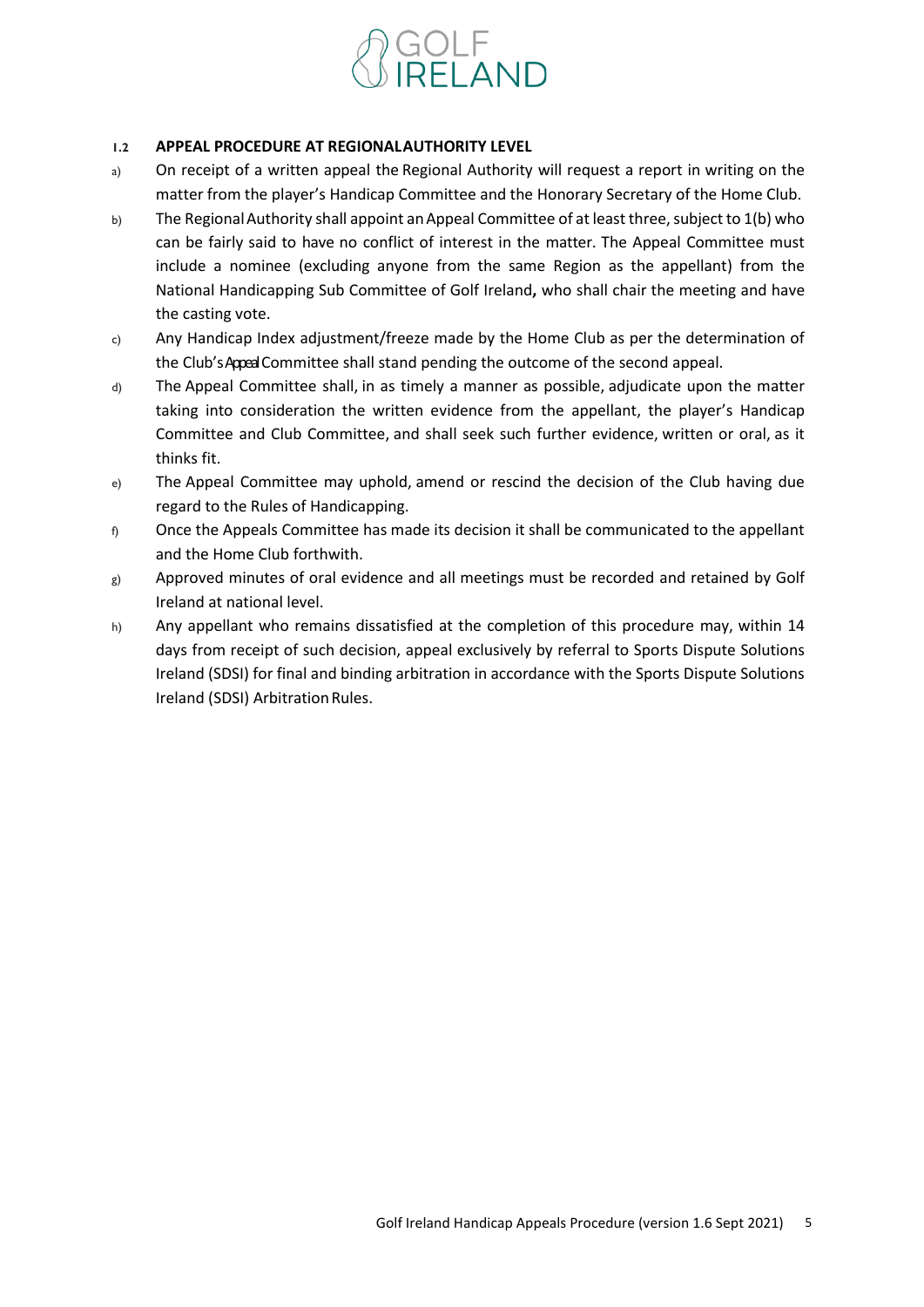

#### **2. WITHDRAWAL OF A HANDICAP INDEX RULE 7.1C**

Where a member of an Affiliated Club (hereinafter referred to as "player") is subject to Withdrawal of their Handicap Index under Rule 7.1c of the Rules of Handicapping (World Handicap System), the player may appeal the decision. Prior to the initiation of any procedure, the parties should familiarise themselves with Rule 7.1c of the Rules of Handicapping.

- a) Golf Ireland recommends the following procedure to be made available to a player dissatisfied with the determination made by the Club towards him/her in accordance with Rule 7.1c of the Rules of Handicapping.
- b) It is recommended that the appeals committees adhere to the gender balance as set out by Golf Ireland of a minimum gender representation of 30% male, 30% female and 40% either male/female.
- c)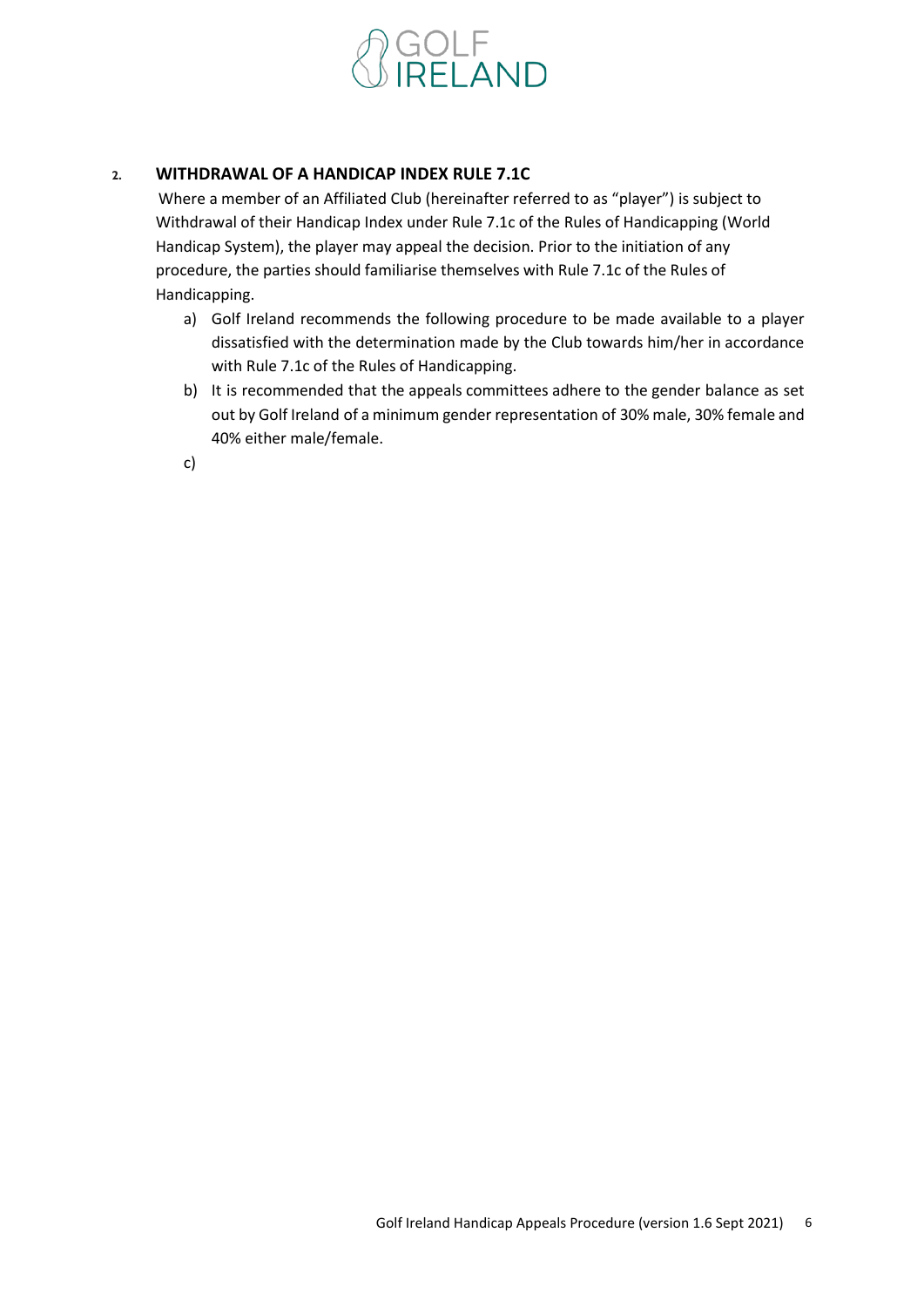

#### **2.1 WITHDRAWAL OF HANDICAP INDEX PROCEDURE – HOME CLUB**

Golf Ireland directs that all disciplinary matters pursuant to Rule 7.1c of the Rules of Handicapping will be heard by the Club Disciplinary Sub Committee, who shall have the authority to withdraw the handicap index of a player under Rule 7.1c.

In dealing with such disciplinary matters, the Home Club must have regard to the following points:

- a) The principles of natural justice must always apply when handing down a sanction of withdrawal of a Handicap Index.
- b) The rules relating to Handicap Index Withdrawal are set out principally in 7.1c of the Rules of Handicapping – where a player "deliberately or repeatedly fails to comply with the player's responsibilities under theRules of Handicapping".
- c) The Handicap Index of a player may only be withdrawn after the player has been informed and has had the opportunity to respond to their Handicap Committee and Club Disciplinary Committee.
- d) The Player must be notified of the length of time for which their Handicap Index will be withdrawn and any additional conditions.
- e) Clubs must put in place a process whereby minor infractions are dealt with by way of oral or written warnings. Withdrawal of a Handicap Index should only arise where there have been repeated breaches or where there is a single serious breach.
- $f<sub>0</sub>$  Where the relevant Handicap Committee believes that there are sufficient grounds to justify a withdrawal of a player's Handicap Index, it shall make a written submission to the Club Committee who should then appoint a Disciplinary Sub Committee, subject to 2(b), who can be fairly said to have no conflict of interest, to investigate and hear the matter.
- g) The Disciplinary Sub Committee shall first decide if a prima facie case exists in which event they shall notify the player in writing that they intend to investigate the matter. In the event that the matter proceeds to such an investigation, the player shall be furnished with details of the allegation made against them and shall be afforded an opportunity of stating their case in writing.
- h) The Disciplinary Sub Committee shall, in a timely manner, adjudicate upon the matter taking into consideration the written evidence from the appellant and the Home Club Committee(s) and may seek such further evidence, written or oral, as it thinks fit.
- i) The decision of the Disciplinary Sub Committee shall be made as a recommendation to the Club Committee/Council for their final approval and communicated by the Honorary Secretary of the Club to the player forthwith.
- j) Approved minutes of all oral evidence and meetings must be recorded and retained by Golf Club.
- $k$ ) Any player wishing to appeal against the Withdrawal of their Handicap Index by the Home Club related solely to a breach of the Rules of Golf and Amateur Status and/or the Rules of Handicapping must lodge their appeal in writing within 14 days of notification of the Withdrawal of the Handicap Index with the Regional Authority (see 2.2 below for Appeal Procedure at Regional Level).